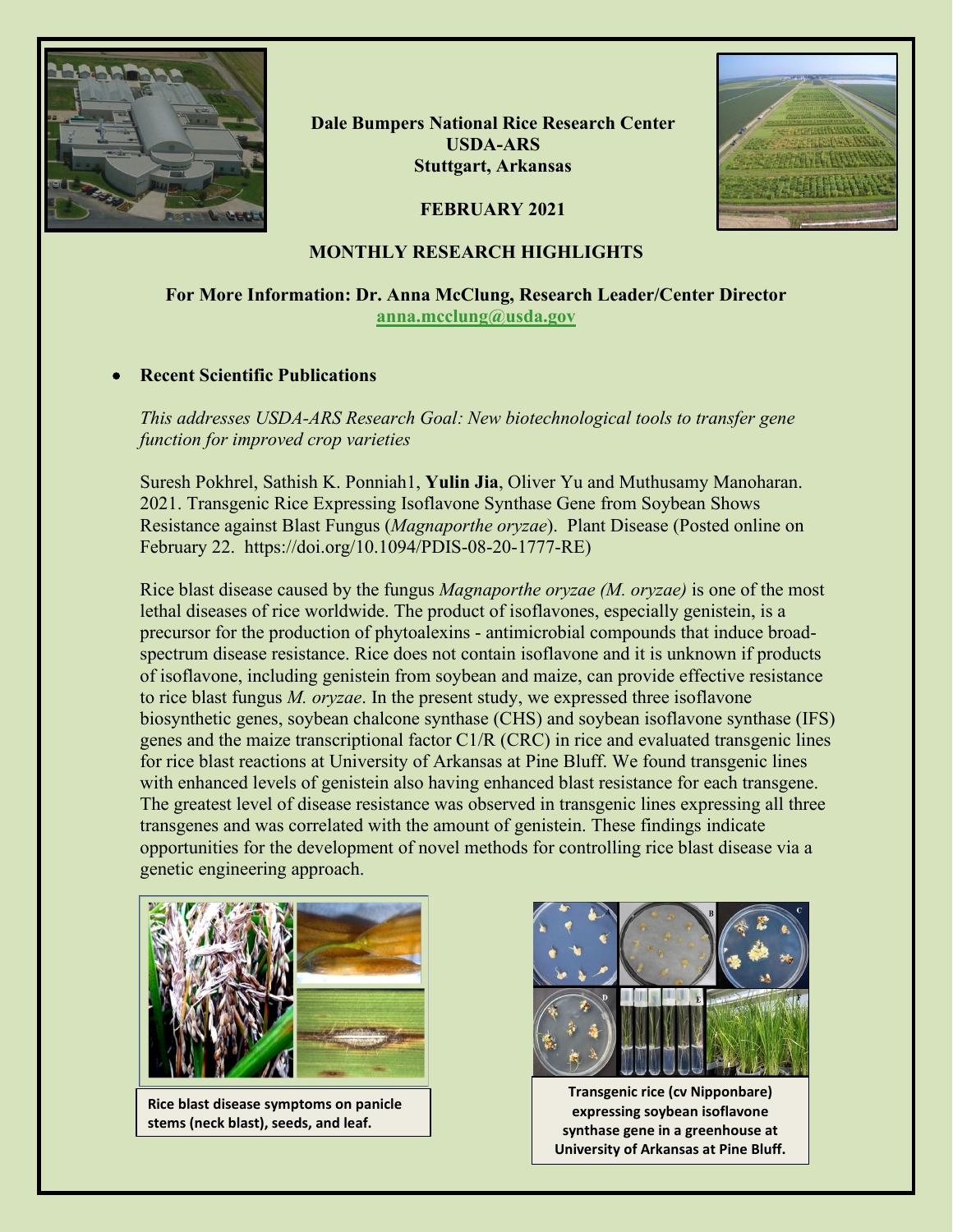# • **Technology Transfer**

#### **Interactions with the Research Community**

February 19, Drs. Yulin Jia and Jeremy Edwards provided information on the choice of rice genotype for mutant population development under greenhouse conditions for scientists in a company in Denmark.

The annual meeting of the Rice Crop Germplasm Committee (CGC) was held virtually on Feb. 24, 2021 and attended by 24 members and guests. The Rice CGC is an advisory committee to the National Plant Germplasm System (NPGS) for rice and committee members include both public and private rice breeders from the rice growing states, a pathologist, entomologist and the USDA employees responsible for managing various athe rice collection. From the DBNRRC, Dr. Trevis Huggins presented an update on the Genetic Stocks-*Oryza* (GSOR) collection and the rejuvenation protocol implemented for NPGS rice accessions, Dr. Georgia Eizenga chaired the meeting and Drs. Anna McClung and Shannon Pinson participated in the meeting.



#### **Rice Germplasm Distributed**

During the month of February, 13 rice genetic stocks were shipped to researchers in the United States from the Genetic Stocks *Oryza* (GSOR) collection.

### • **Stakeholder Interactions**

Dr. Ming-Hsuan Chen, Aaron Jackson and Melissa Jia provided information on molecular markers for the Waxy gene to predict rice functional and sensory qualities to a science research analyst, Rheumel Kheem Albano, at the Philippine Rice Research Institute.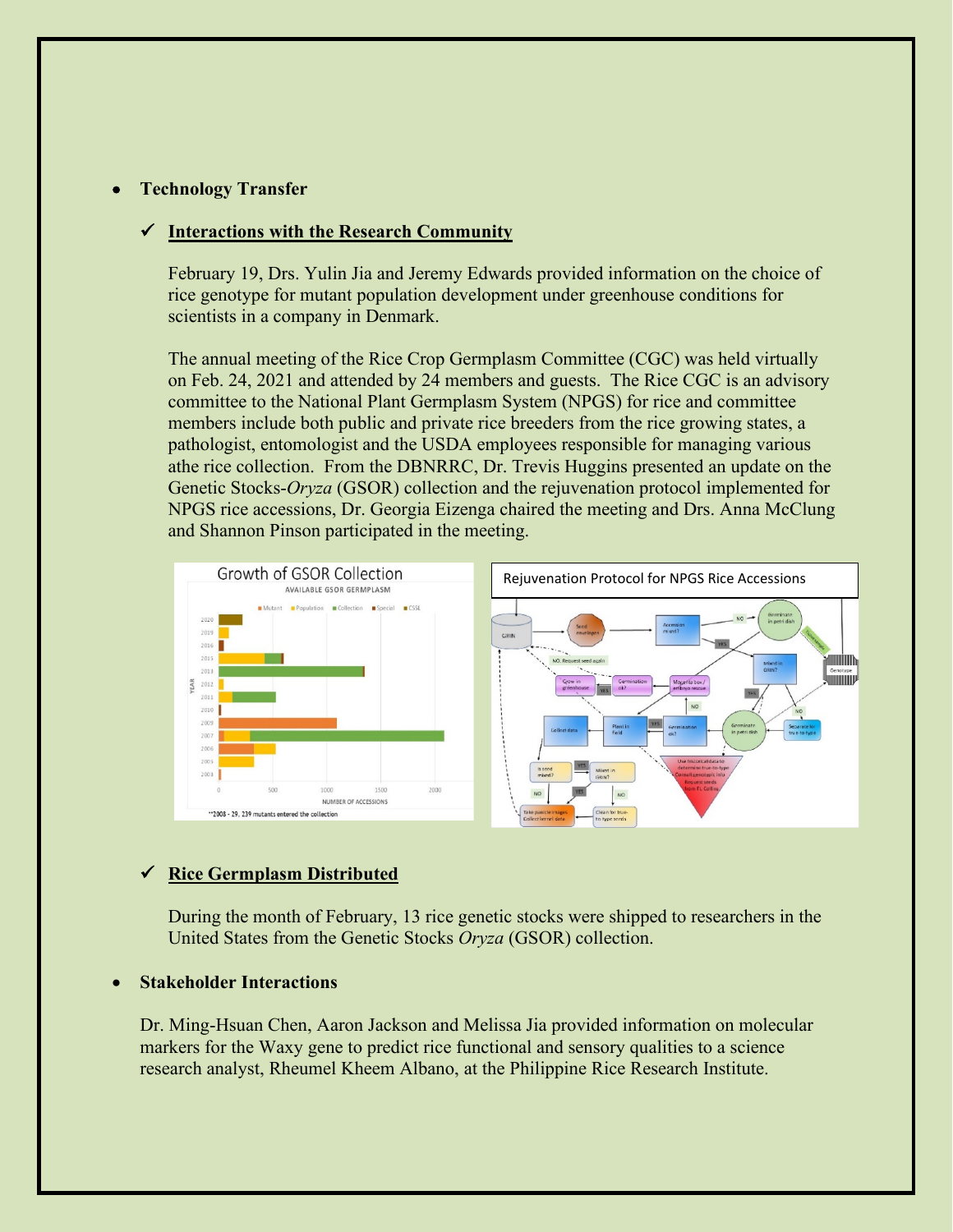Additional recommendations for marker design and experimental conditions were also provided.

# • **Education and Outreach**

February 3, an article entitled "Gene banks are getting a long overdue update. They're an

important tool for crop diversity and the fight against climate change" written by Lela Nargi was posted by *The Counter*. The story highlights gene banks and efforts to genotype the accessions in the gene banks around the world to increase their usefulness for crop improvement. For the story, several researchers who utilize accessions in the USDA-ARS National Plant Germplasm System as part of their research programs were

interviewed including Dr. Georgia Eizenga. Eizenga explained the importance of the recent genotyping efforts at the DBNRRC reported in *Crop Science* [\(https://doi.org/10.1002/csc2.20256\)](https://doi.org/10.1002/csc2.20256) to to



Photo by: Lance Cheung/USDA; plant accessions stored in a USDA genebank

increase the value of the rice collection to the broader rice breeding community. (*The Counter* is an independent, nonprofit, nonpartisan newsroom investigating the forces shaping how and what America eats.)

# Story link:

[https://thecounter.org/gene-banks-overdue-update-crop-diversity-climate-change-food](https://thecounter.org/gene-banks-overdue-update-crop-diversity-climate-change-food-security/)[security/](https://thecounter.org/gene-banks-overdue-update-crop-diversity-climate-change-food-security/)

February 3, Dr. Anna McClung, was interviewed by Dr. David Shields, College of Arts & Sciences, University of South Carolina, on the development of the new ARS rice variety, Santee Gold, which is derived from the heirloom variety Carolina Gold that is documented to have been grown on the Mid-Atlantic Coast in the  $17<sup>th</sup>$  century. The interview will be part of Dr. Shields teaching regarding "Southern Foodways".